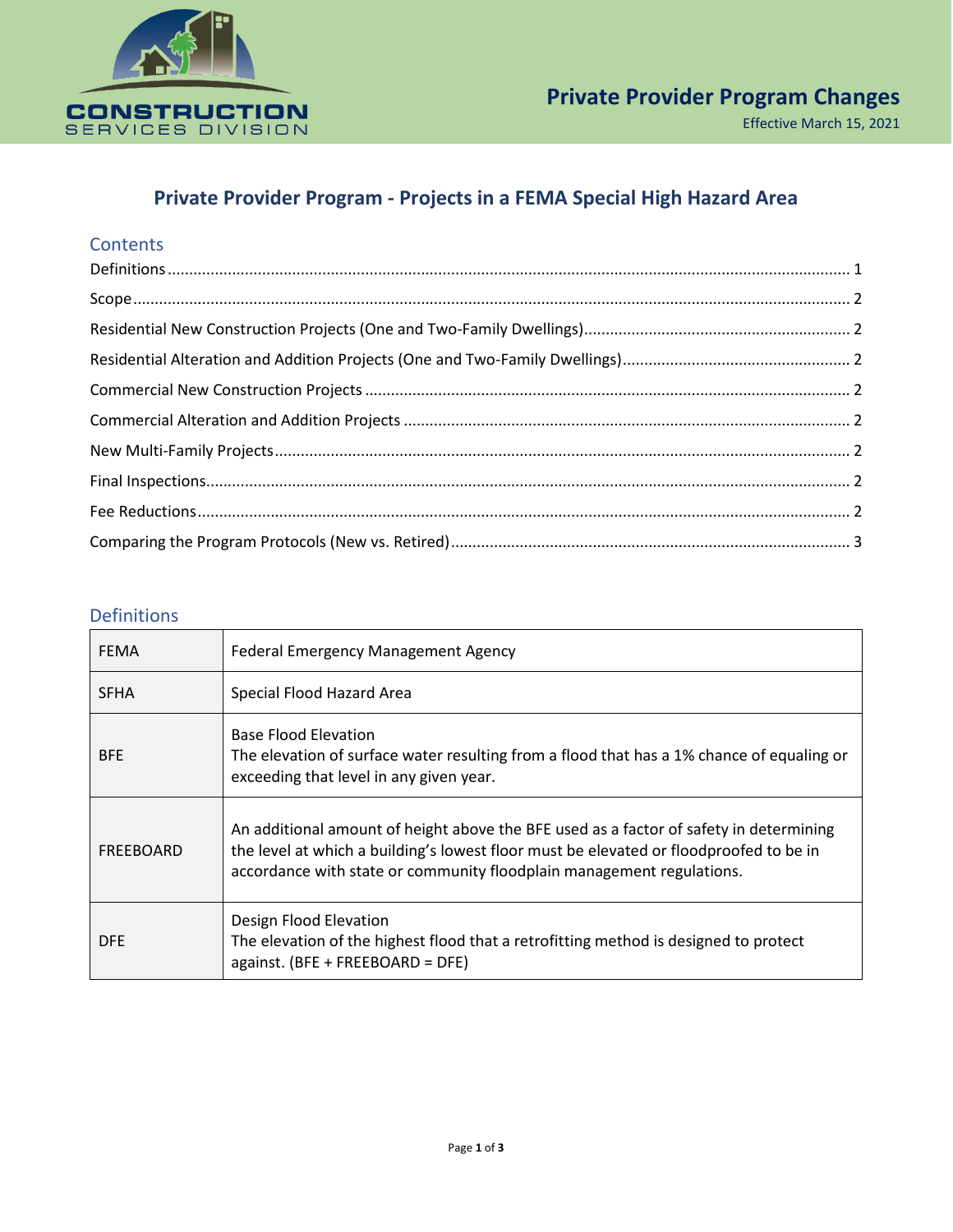### <span id="page-1-0"></span>Scope

Changes to the Private Provider Program are limited to properties located within a FEMA SFHA.

# <span id="page-1-1"></span>Residential New Construction Projects (One and Two-Family Dwellings)

Plan review for Residential New Construction Projects will be performed by the City of Tampa on *all items* up to the required DFE. (For example, elements such as foundation, electrical, mechanical, plumbing, and flood resistant materials.)

Inspections for Residential New Construction Projects will be performed by the City of Tampa up to the required DFE *and* until such time approval for the required Under-Construction Elevation Certificate is obtained.

## <span id="page-1-2"></span>Residential Alteration and Addition Projects (One and Two-Family Dwellings)

Residential Alteration and Addition Projects will be reviewed and inspected entirely by the City of Tampa due to the complexity, scope and materials of FEMA Substantial Improvement Determinations.

### <span id="page-1-3"></span>Commercial New Construction Projects

Plan review for New Commercial Projects will be performed by the City of Tampa on *all items* up to the required DFE. (For example, elements such as foundation, electrical, mechanical, plumbing, and flood resistant materials.)

Inspections for New Commercial Projects will be performed by the City of Tampa up to the required DFE *and* until such time approval for the required Under-Construction Elevation Certificate is obtained.

### <span id="page-1-4"></span>Commercial Alteration and Addition Projects

Plan review for Commercial Alterations and Addition projects will be performed by the City of Tampa for Substantial Improvement Determination and flood resistant materials. If it is determined that project is, in fact, a Substantial Improvement, then the City of Tampa will perform review on all items up to the required DFE. (For example, elements such as foundation, electrical, mechanical, plumbing, and flood resistant materials.)

Inspections for Commercial Alteration and Addition Projects will be performed by the City of Tampa up to the required DFE *and* until such time approval for the required Under-Construction Elevation Certificate is obtained (if applicable).

#### <span id="page-1-5"></span>New Multi-Family Projects

Plan review for New Multi-Family Projects will be performed by the City of Tampa on *all items* up to the required DFE. (For example, elements such as foundation, electrical, mechanical, plumbing, and flood resistant materials.)

Inspections for New Multi-Family Projects will be performed by the City of Tampa up to the required DFE *and* until such time approval for the required Under-Construction Elevation Certificate is obtained.

### <span id="page-1-6"></span>Final Inspections

The City of Tampa will perform a final inspection on all projects located in a FEMA SFHA to verify compliance with flood regulations and local flood ordinance.

### <span id="page-1-7"></span>Fee Reductions

Fee reductions have been adjusted to 15% in order to reflect the additional work the City of Tampa is performing on properties within a FEMA SFHA.